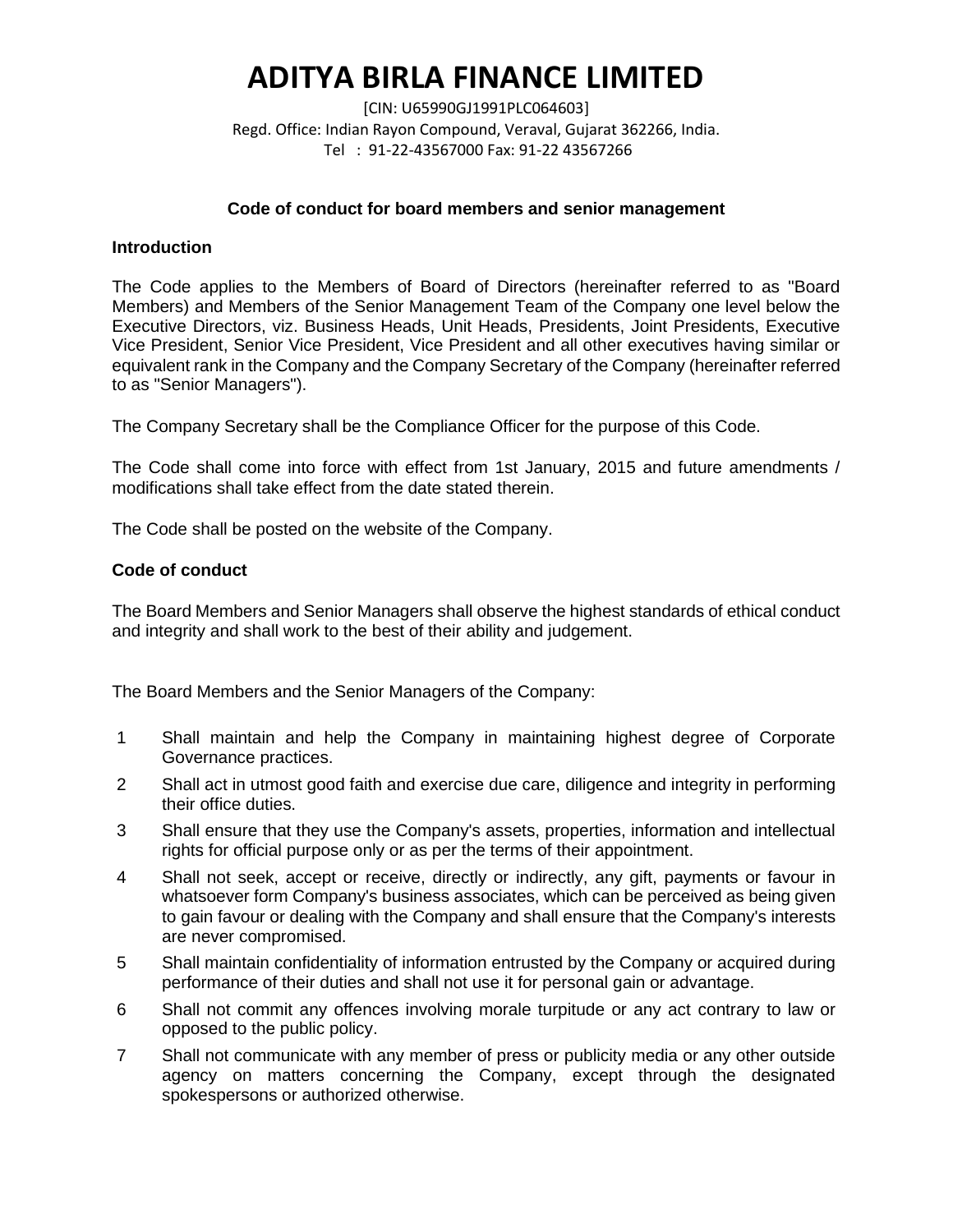[CIN: U65990GJ1991PLC064603] Regd. Office: Indian Rayon Compound, Veraval, Gujarat 362266, India. Tel : 91-22-43567000 Fax: 91-22 43567266

- 8 Shall not, without the prior approval of the Board or Senior Management, as the case may be, accept employment or a position of responsibility with any other organization for remuneration or otherwise that are prejudicial to the interests of the Company and shall not allow personal interest to conflict with the interest of the Company.
- 9 Shall in conformity with applicable legal provisions, including those relating to Related Party Transactions, disclose personal and/ or financial interest in any business dealings concerning the Company and shall declare information about their relatives (spouse, dependent children and dependent parents) including transactions, if any, entered into with them so as to enable the Board Members to take an informed decision.
- 10 Shall ensure compliance of the prescribed safety & environment related norms and other applicable codes, laws, rules, regulations and statutes, which if not complied with may, otherwise, disqualify him/ her from his/ her association with the Company.
- 11 Shall ensure compliance with SEBI (Prohibition of Insider Trading) Regulations, 1992 as also other regulations as may become applicable to them from time to time.

#### **In addition to the above, the Independent Directors of the Company shall also abide by the duties as specified in Schedule IV of the Companies Act, 2013 and the rules made thereunder.**

# **Annual compliance reporting**

Board Member and Senior Managers shall affirm compliance with this Code on an annual basis as at the end of the each financial year of the Company (as per Appendix I within 7 days of the close of every financial year).

#### **Acknowledgement of receipt of the code**

Each Board Members and Senior Managers both present and future shall acknowledge receipt of the Code or any modification(s) thereto, in the acknowledgement form annexed to this Code as Appendix II and forward the same to the Compliance Officer.

Any breach of the aforesaid Code brought to the notice of the Compliance Officer or any member of the Board or Senior Management shall be reported to the Board of Directors of the Company for necessary action.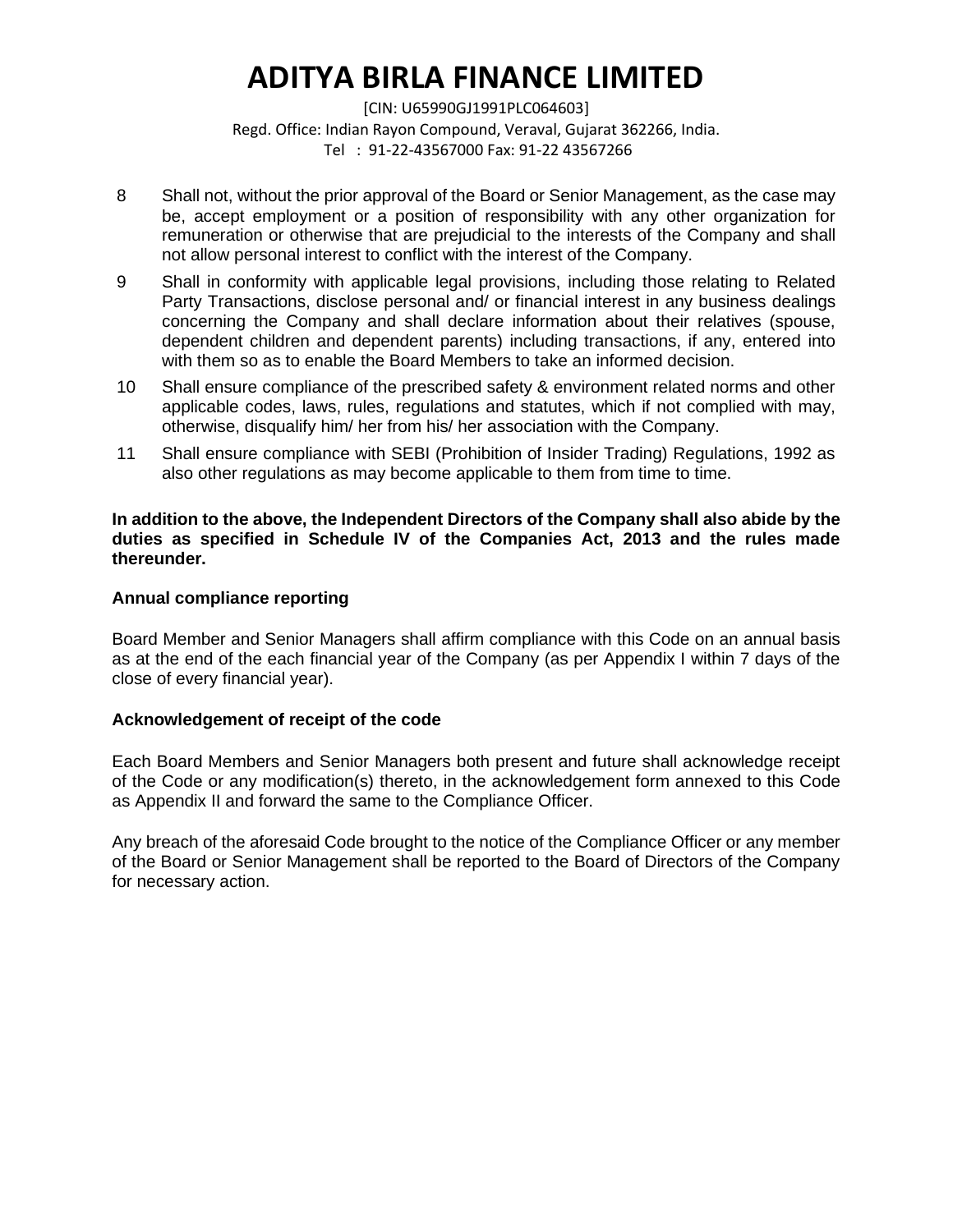[CIN: U65990GJ1991PLC064603] Regd. Office: Indian Rayon Compound, Veraval, Gujarat 362266, India. Tel : 91-22-43567000 Fax: 91-22 43567266 **APPENDIX – I**

# **CODE OF CONDUCT FOR BOARD MEMBERS AND SENIOR MANAGEMENT ANNUAL COMPLIANCE REPORT**

**I, Alka Bharucha, Director of the Aditya Birla Finance Limited, do hereby solemnly affirm that I have, in letter and spirit and to the best of my knowledge and belief, complied with the provisions of CODE OF CONDUCT FOR BOARD MEMBERS AND SENIOR MANAGEMENT during the financial year ended March 31, 2020.**

**Signature :**

**Name :**

**Designation :**

**Address :**

**Dated:**

**Place:**